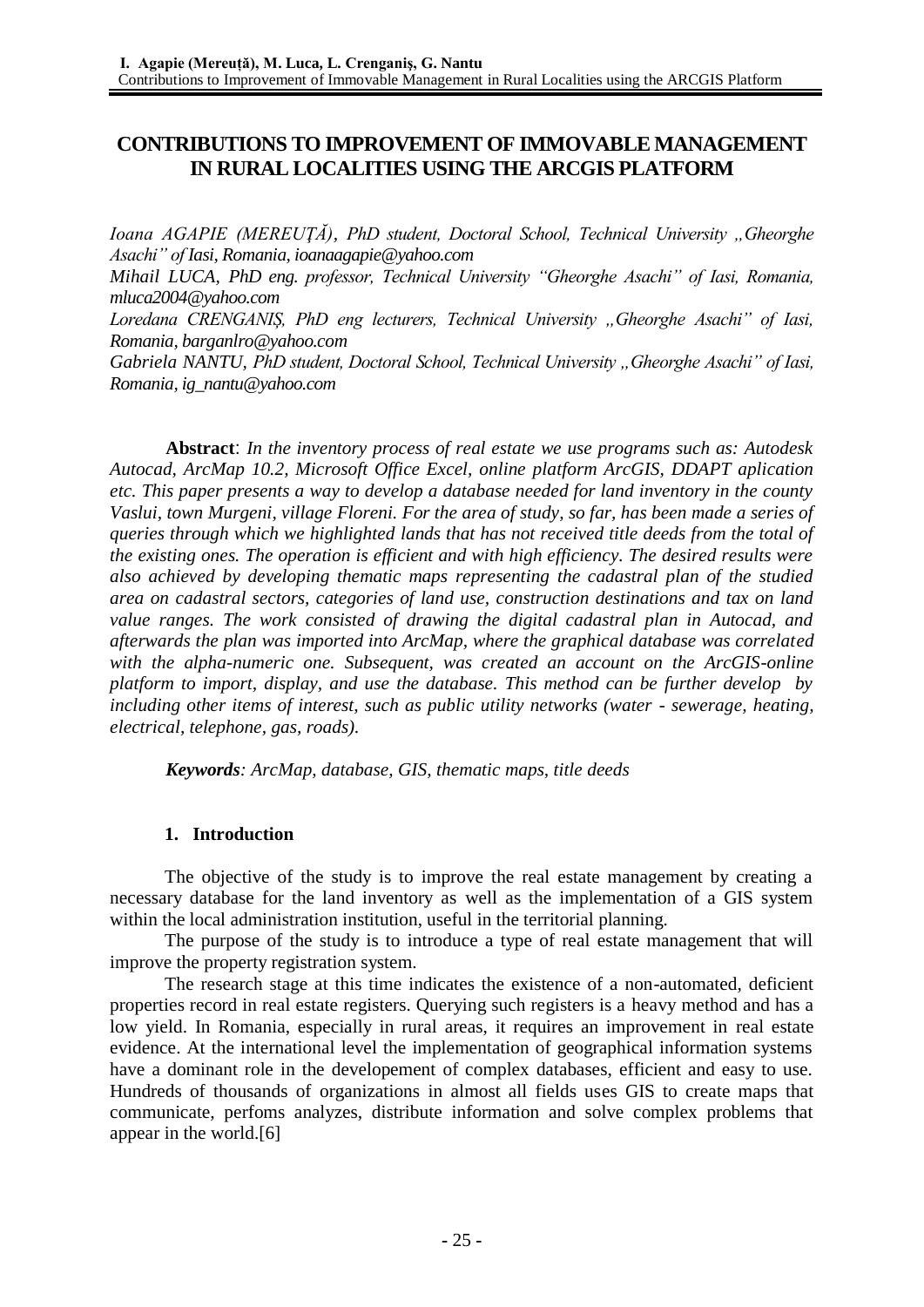The GIS models are also a great application in utility networks (water supply, sewerage system, district heating, electricity, roads, etc.) and provides thematic maps, reports and mathematical models for design and exposure within a relatively short time.[1]

### **2. Material and research method**

The material used consist of data on real estate and agricultural register of Floreni village, Murgeni town.

The necessary pieces for the study are:

- The plan sheets that compose the cadastral map of the village at a scale of 1:10000, purchased by local council Murgeni;
- Orthophotomap and map that corresponds to the trapeze at scale 1:5 000, procured from the Office of Cadastre and Land Registry Barlad;
- Title deeds which have been extracted from DDAPT application;

The research method consists of:

- Collection of data, cadastral identifiers (field and parcel), presented on paper in registers and title deeds;
- Analysis of the current technical, economic and legal evidence of real estate by drawing up manual cadastral registers, but also by using non-updated maps and cadastral plans;
- Developing a real estate management model that uses modern techniques for creating databases and digital maps;
- Developing a database update methods;

### **3. Results – Case study**

The study area shown in fig. 1 is Floreni village from Murgeni town, located in the south-east of Vaslui county.



Fig. 1. Location of study area, Floreni village, Murgeni town, Vaslui county a - Location of study area on the map of Romania; b - Location of study area on the map of Vaslui county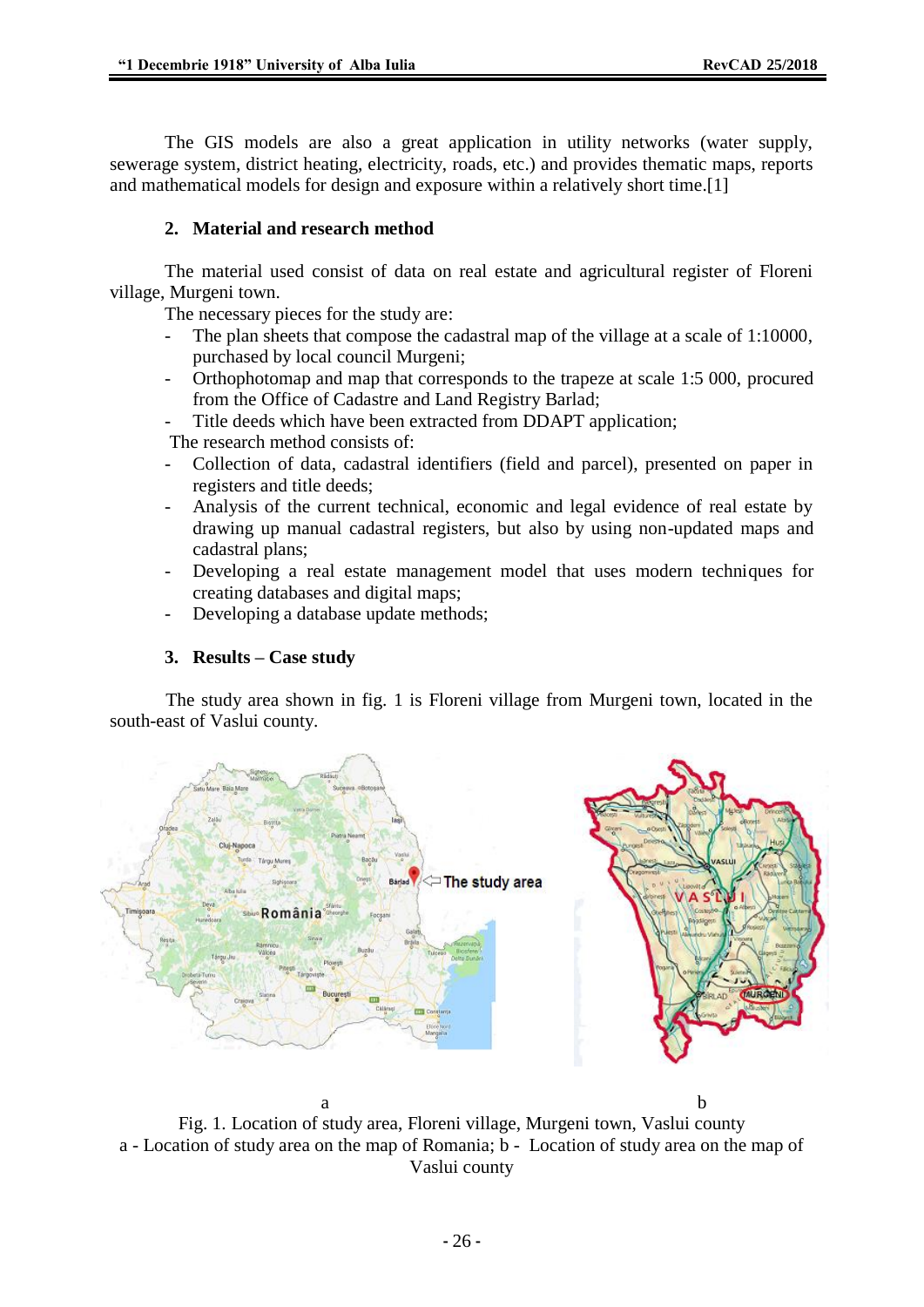The city of Murgeni is neighboring with other five city and is located at the border with Galati county and at the same time at the border of Romania with the republic of Moldova.

The study area is located in the north-west of Administrative Territorial Unit Murgeni (UAT Murgeni).

UAT Murgeni has under its control six village: Cîrja, Floreni, Latesti, Raiu, Sarateni and Schineni (fig. 2).



Fig. 2. Location of study area (village Floreni) within UAT Murgeni

Currently, within the local council Murgeni, the way of recording the real estate is a classic one, heavyer and involves a long duration of achievement and the impossibility of recovering data in case of total damage.

The present paper proposes a real estate management model of the current technical level, which uses technologies such as Geographic Information Systems.

Spatial analysis and simulation models are linked to GIS databases, representing current research areas. These spatial information and decision support systems help optimize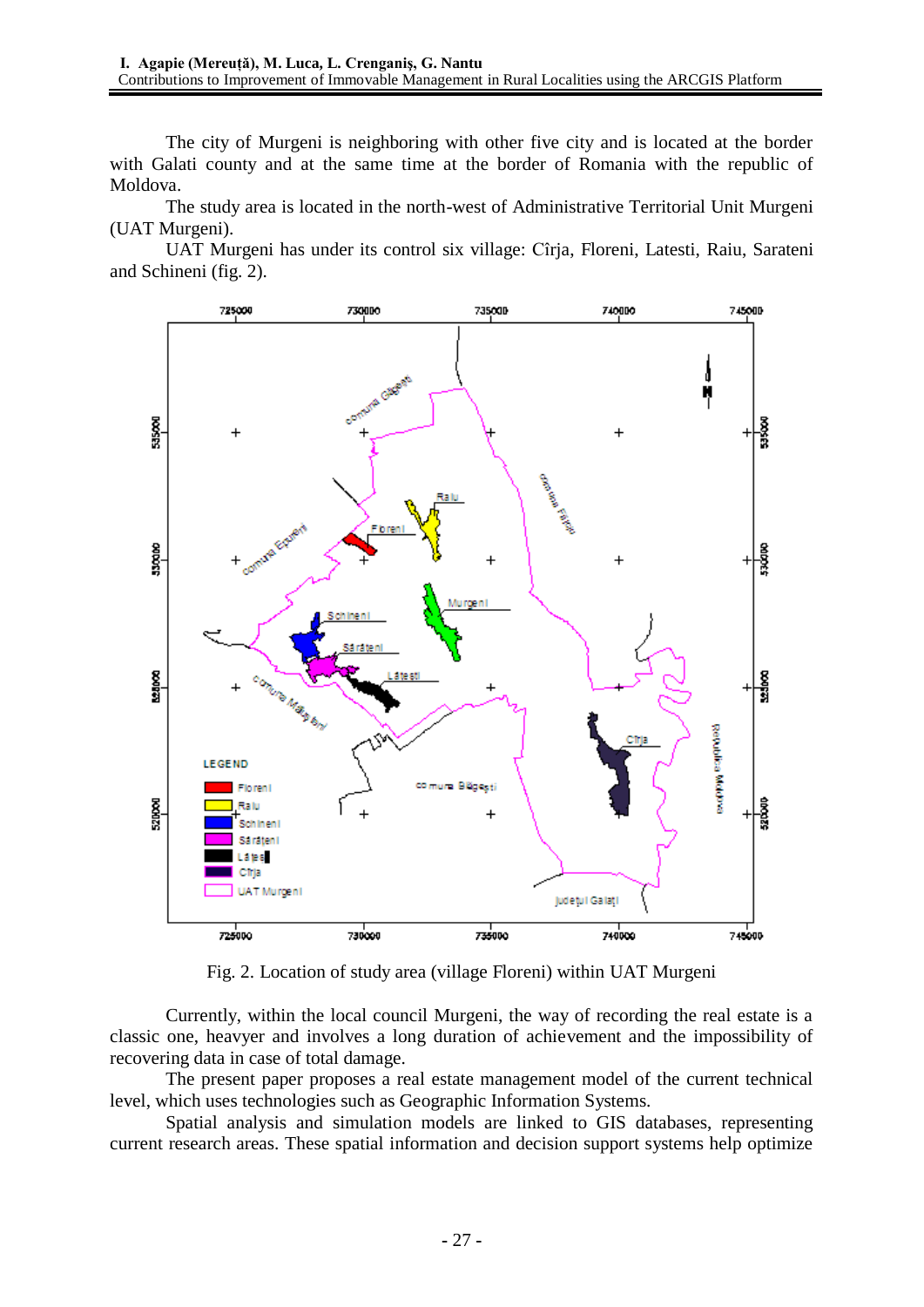land management but also other elements of interest such as public utility networks (water, sewerage, district heating, electrical, telephone, gas, roads).

The study was conducted in the Floreni village, Murgeni town, Vaslui county. It was highlighted the importance of using GIS technology in territorial development, in making local services more efficient in a disadvantaged area from many points of view: unfavorable location, poorly developed infrastructure, an area that is not of interest to the business environment or to foreign investors.

The studied area has a high potential for agricultural development, benefiting from fertile soils. It is important to implement a smart database to ensure the smooth operation of land inventory operations.

The proper execution of the database involved the following steps:

- Drawing up the digital plan by digitizing the studied area (fig. 3);
- 729500 750500 750000 **CADASTRAL PLAN** Floreni village, Murgeni town, Vaslui county<br>SCALE 1:5 000 531000  $^{+}$ **TENNING**  $\frac{1}{2}$ LEGEND CADASTRAL SECTORS ROADS REAL ESTATE Прдверга **CONSTRUCTIONS** 730000 729500 730500
- Eliminate possible drawing errors;



- Importing the digital plan into the ArcMap application;
- The calculation of the real estate tax in an excel document, according to the provisions of the current tax cod;
- Editing the alphanumeric database;
- Correlation of graphical database with textual one;
- Analyzing and interpreting the results;

The studied area has a high potential for agricultural development, benefiting from fertile soils. It is important to implement a smart database to ensure the smooth operation of land inventory operations.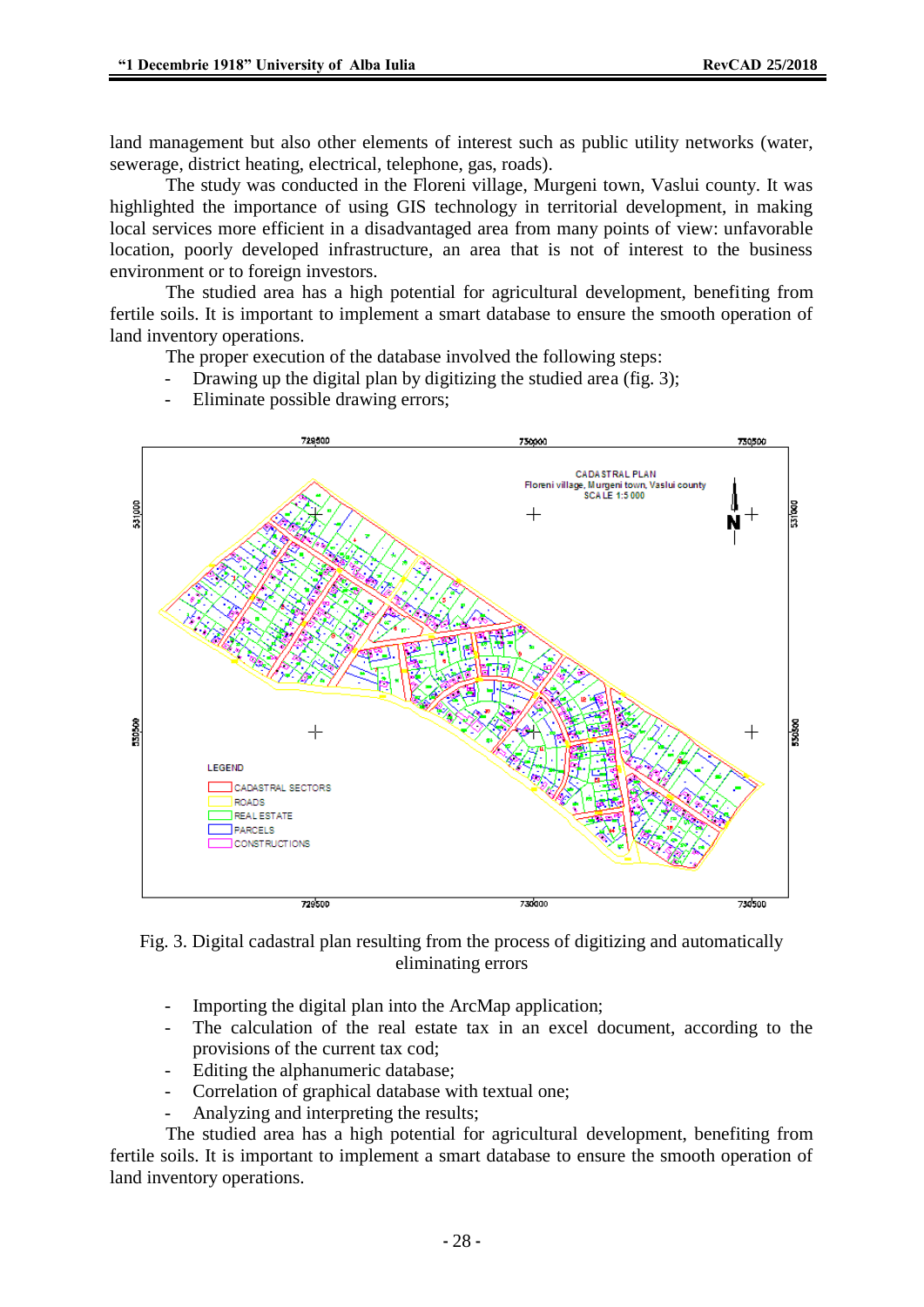A very important step in building the database is working on layers to have an properly yield.

For study zone the delimitation procedure was georeferencing the cadastral plans, adapting them to zone corresponding orthophotomap this way we combined the graphical representation through digitalization of contours and cadastral measurements. [Lateș I., Crenganiș L., 2016]

To build the database, Autocad Map 3D workflow files, in which the digital plan was created, were saved with dxf extension. Subsequently, to import these files into ArcMap application it was necessary to transform them into a shapefile data format. Shapefile store attribute type data in a separate table type file with dbf extension.

As a result of importing the shapefile spatial data into ArcMap, each layer has been associated with a native tabular format of dBase type.

Finally we fixed and edited the tables with data collected from the title deeds and with information from the database of BCPI Barlad and the local council of Murgeni town (fig. 4).

In a GIS application the data is of primary importance and the resulting products depend on their existence, accuracy and homogeneity. [Lateș I., Crenganiș L., 2016]



Fig. 4. Completing the real estate database

The digital database provides the opportunity to update and explore information in a short time. Also, data can be stored efficiently on external hard drives (hard disk) and accessed whenever is required.

Following the processing of the database were made representations of the queries and thematic maps (fig. 5, 6, 7, 8, 9).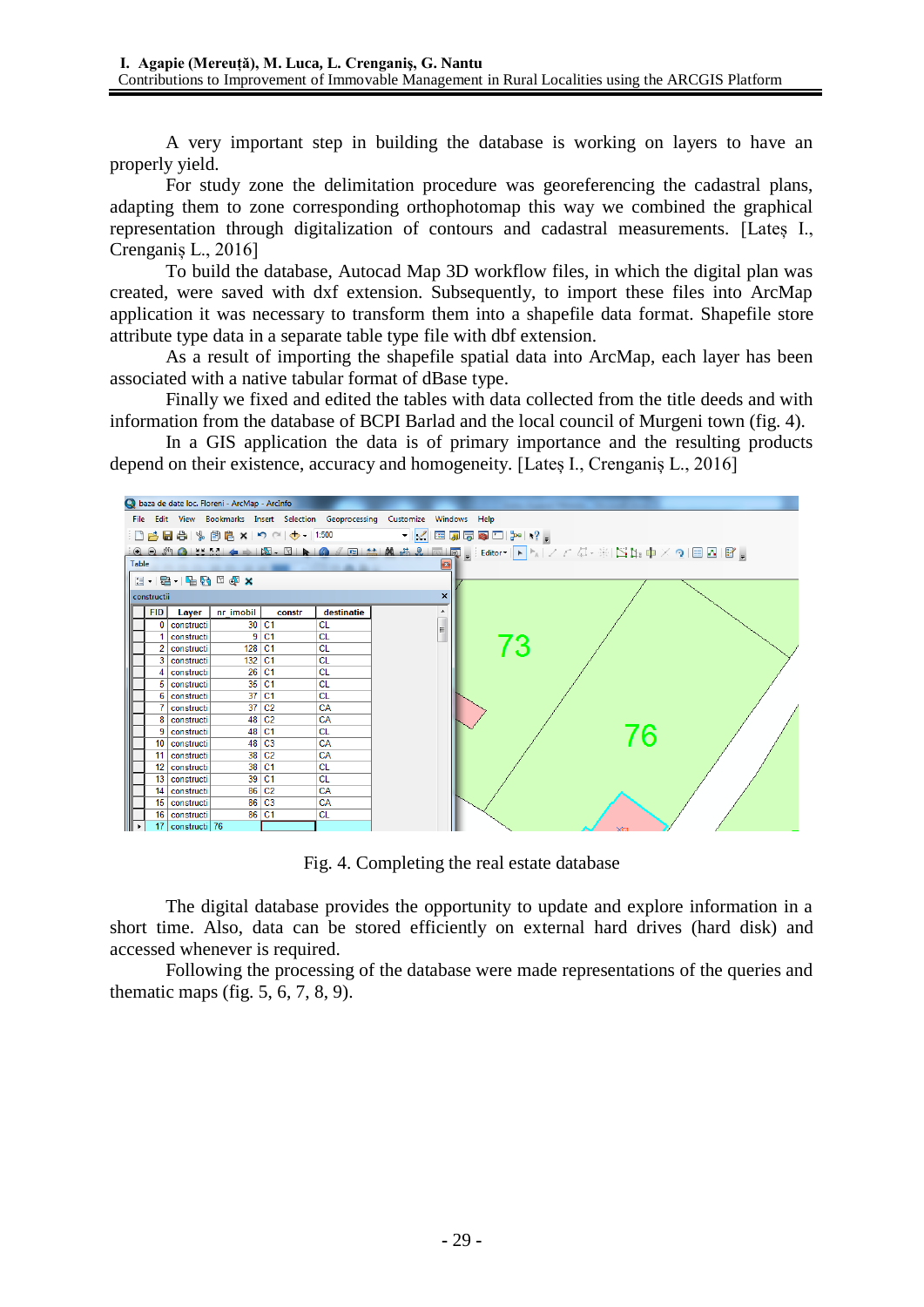

Fig. 5. Representation of search results for querying real estate for which title deeds have not issued

Thematic digital maps have a main purpose to represent the data according on what you want to analyse.



Fig. 6. Elaboration of thematic map representing tax on land value ranges in Floreni village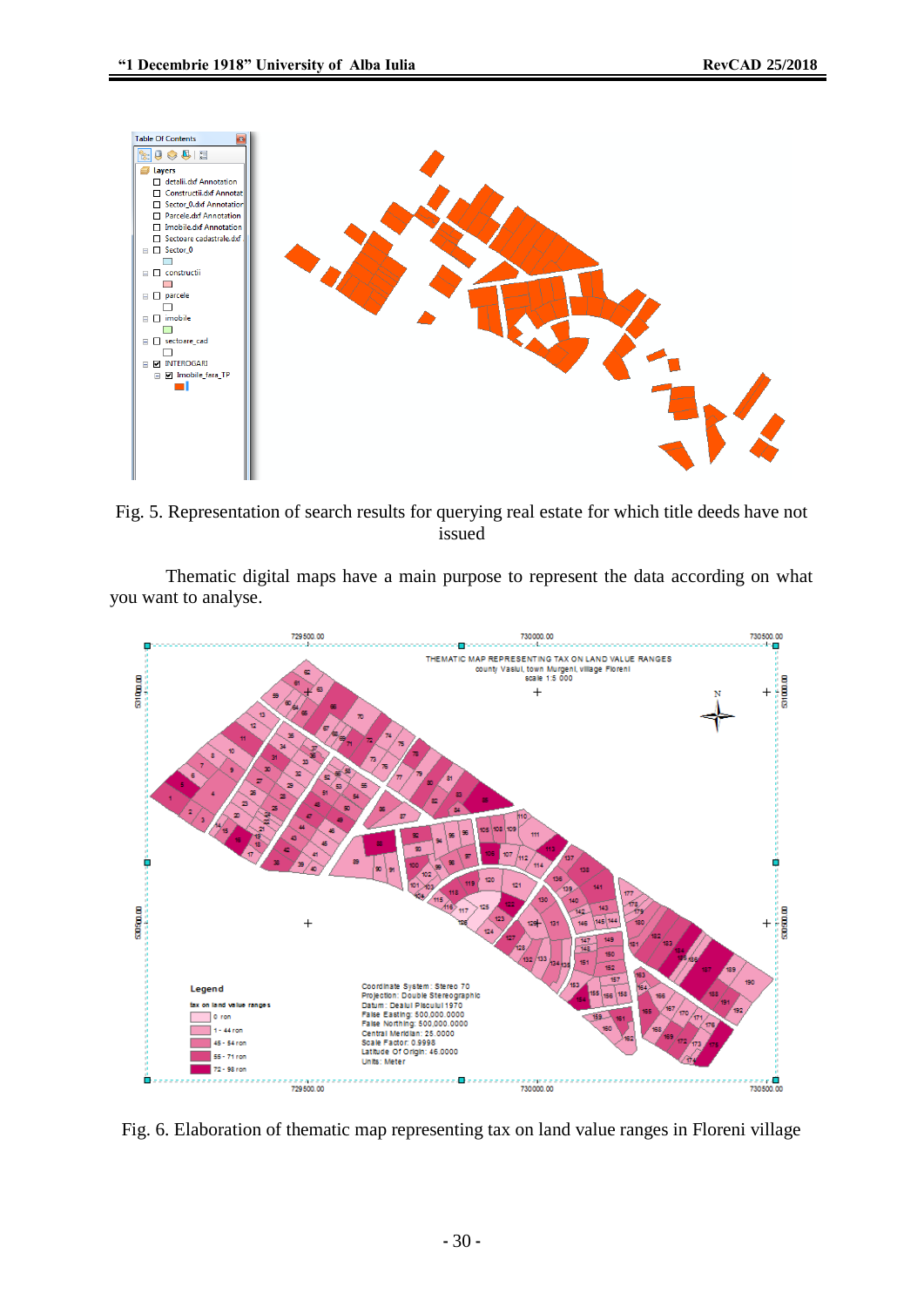The tax was calculated in accordance with the provisions of the Fiscal code, law 571, article 466.



Fig. 7. Thematic map representing cadastral sectors in Floreni village



Fig. 8. Elaboration of thematic map representing categories of land use

Within the land use thematic map we can see the predominance of arable land in the perimeter of the study area.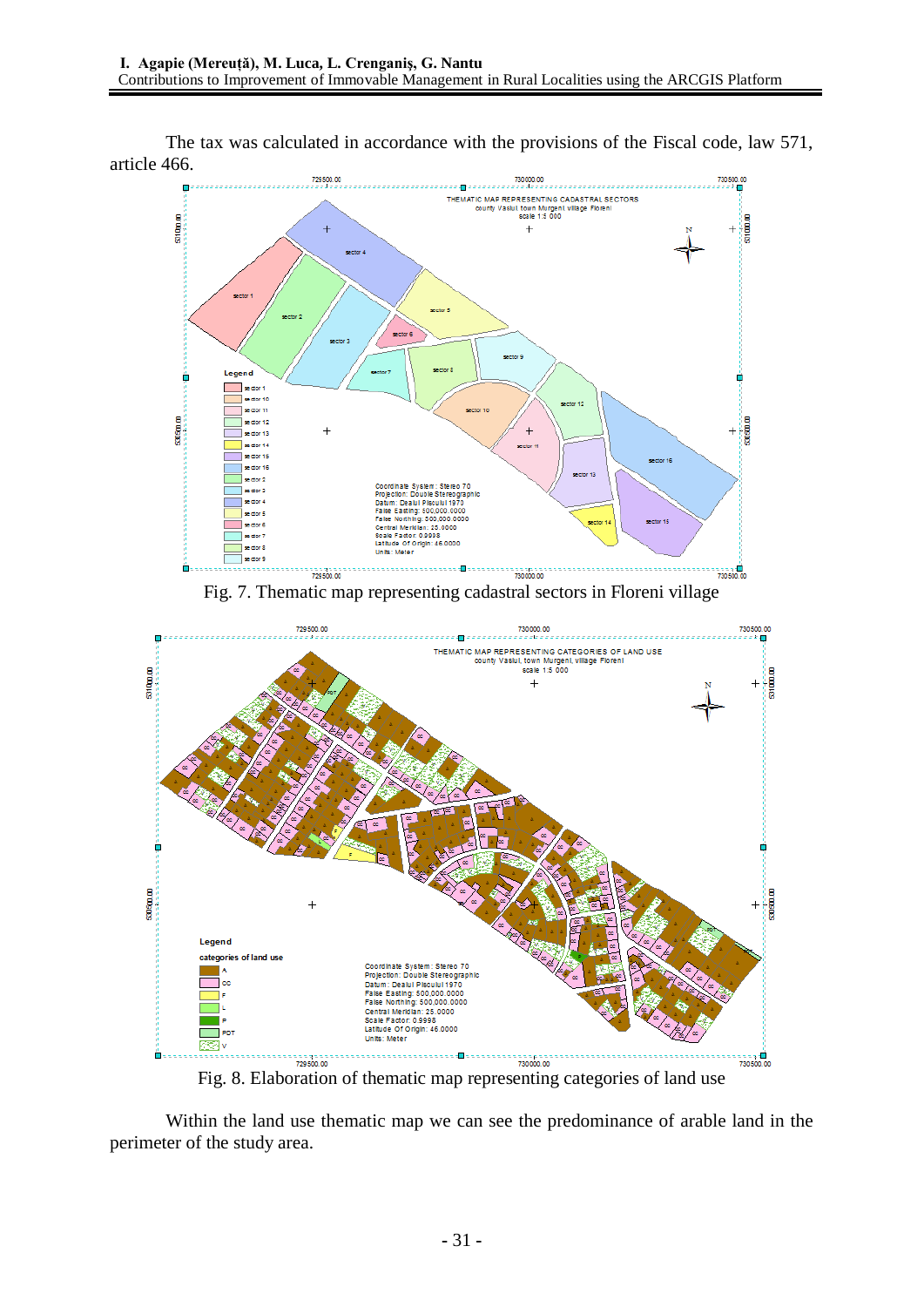

Fig. 9. Elaboration of thematic map representing construction destination

The highlighting constructions by destination allows the exact tax to be determinated. Reports and graphs are other ways of viewing user requirements.

In the present paper a report and a chart were generated which highlighted the first five real estate with the largest areas (fig. 10, 11).

#### **Report**

| Judet  | UAT     | Localitate | Den sector | Nr imobil | Proprietar                              | Supraf dig |
|--------|---------|------------|------------|-----------|-----------------------------------------|------------|
| VASLUI | Murgeni | Floreni    | 16         |           | 187 Vlasie Marioara                     | 7211.5098  |
| VASLUI | Murgeni | Floreni    |            | 4         | 66 Pintilie Toader                      | 5658.6699  |
| VASLUI | Murgeni | Floreni    |            | 7.        | 89 Enache Ion                           | 5496.3198  |
| VASLUI | Murgeni | Floreni    |            | 1.        | 4 Nita Alexandru<br>si Golumba<br>Sabin | 5065.3398  |
| VASLUI | Murgeni | Floreni    | 16         |           | 190 Mocanu Ion                          | 4461.5601  |





- 32 -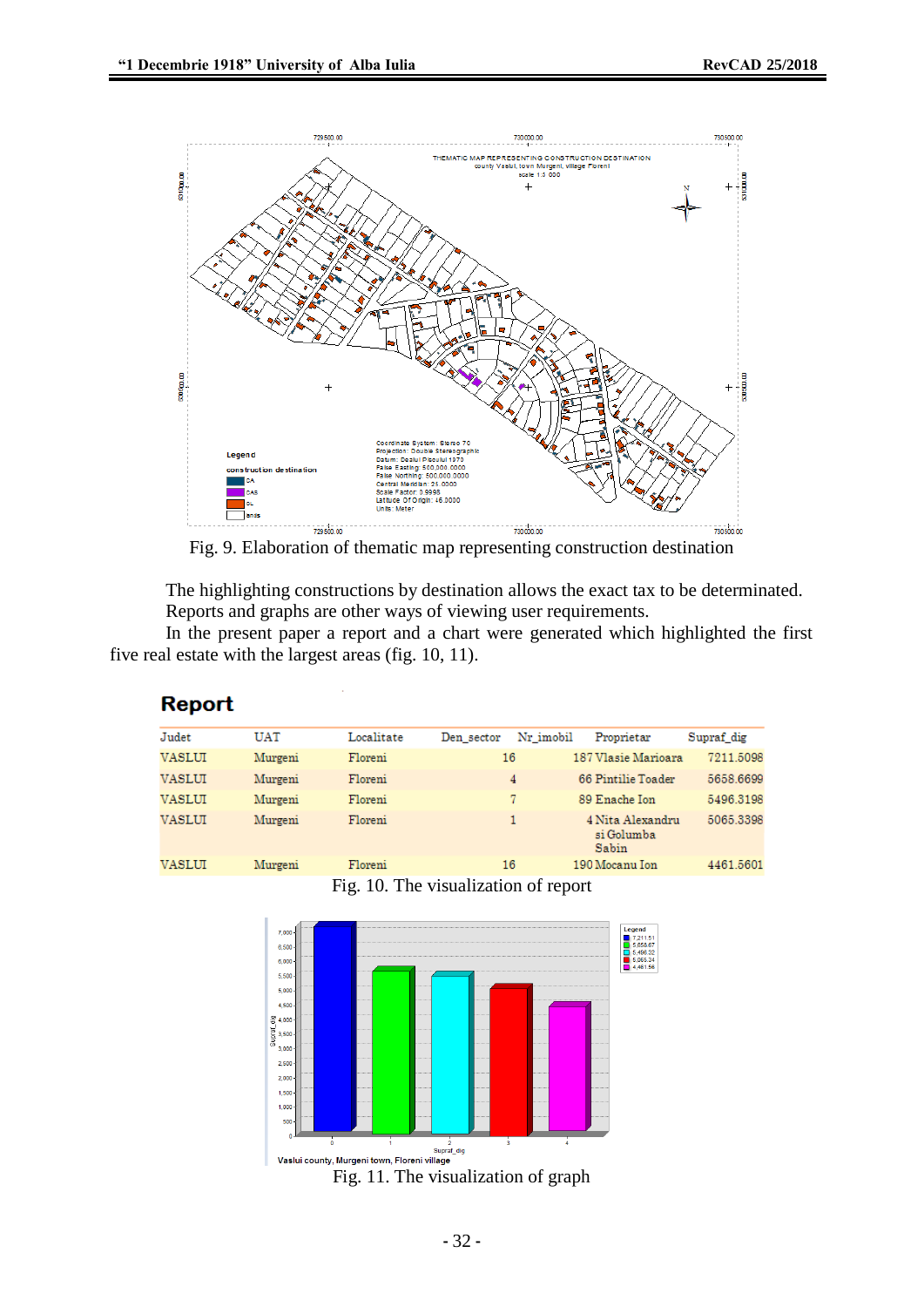Database created for Floreni village was introduced on the ArcGIS online platform (fig. 12).

This was possible by creating a user account at [www.arcgis.com](http://www.arcgis.com/) and then importing the database.

ArcGIS online is an application mapping and management platform consisting of applications and templates for creating interactive maps.

ArcGIS online platform users are mainly GIS professionals who publish online geographic data, which is then used by other web developers.

Organizations that are subscribed to ArcGIS Onine can manage their entire geographic content in an safe ESRI environment.

Members of these organisations can use maps to explore data or create and distribute information in the form of maps and applications.

An easier way to access ArcGIS online platform is through a public account. This account is not associated with an organisation and offers a limited set of features such as: use, creat and share maps.



Fig. 12. Mod of importing thematic layers on the ArcGIS online platform

### **4. Conclusions**

The current data indexing system in rural areas is technically outdated, heavy and requires a lot of time to making cadastral evidence.

The modern geographical information system, by indexing into data files and digital plans, has the advantage of fast storage and makes it easy to update information.

The ArcMap platform presents the benefits of creating and updating a database in a efficient and interactive way.